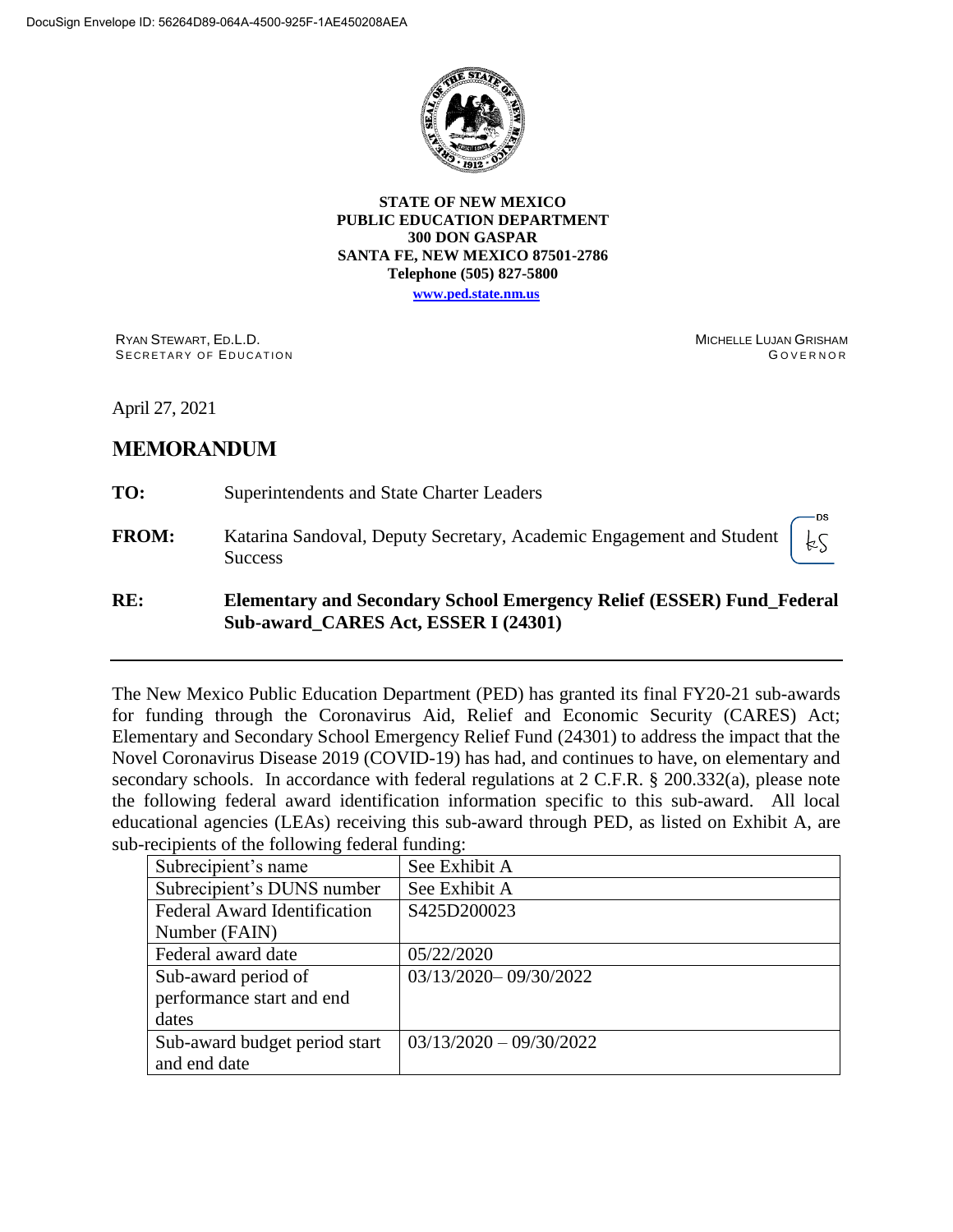ESSER I Awards April 27, 2021 Page **2** of **3**

| Amount of federal funds            | See Exhibit A                                          |
|------------------------------------|--------------------------------------------------------|
| obligated by this sub-award to     |                                                        |
| subrecipient                       |                                                        |
| Total amount of federal funds      | See Exhibit A                                          |
| obligated to subrecipient          |                                                        |
| including current financial        |                                                        |
| obligation                         |                                                        |
| <b>Total amount of the federal</b> | See Exhibit A                                          |
| award committed to                 |                                                        |
| subrecipient                       |                                                        |
| Federal award project              | Elementary and Secondary School Emergency Relief       |
| description, as required to be     | Fund                                                   |
| responsive to the Federal          |                                                        |
| Funding Accountability and         |                                                        |
| Transparency Act (FFATA)           |                                                        |
| Federal awarding agency            | United States Department of Education                  |
| Contact information for            | Frank T. Brogan, Assistant Secretary                   |
| awarding official                  | 400 Maryland Ave., SW                                  |
|                                    | Washington, DC 20202                                   |
|                                    | $(202)$ 401-0113                                       |
| CFDA number and name               | 84.425D Elementary and Secondary School                |
|                                    | <b>Emergency Relief Fund</b>                           |
| Research and development           | No                                                     |
| (R&D) award (Yes/No)               |                                                        |
| Indirect cost rate for federal     | https://webnew.ped.state.nm.us/bureaus/administrative- |
| award                              | services/accounting/                                   |

The following requirements apply to this sub-award:

- 2 C.F.R. Part 200: Uniform Administrative Requirements, Cost Principles, and Audit Requirements for Federal Awards<sup>1</sup>
- 2 C.F.R. Part 3474: Uniform Administrative Requirements, Cost Principles, and Audit Requirements for Federal Awards
- 2 C.F.R. Part 3485: Non-procurement Debarment and Suspension

## *Reporting Requirements*

 $\overline{a}$ 

Please review Exhibit A, and submit a BAR through OBMS for the appropriate amount using fund code **24301** and revenue object code **44500**. Please adhere to the following timelines required for obligation, liquidation and RfR submission:

- **Submit** your **BAR,** and a copy of this letter, including Exhibit A, through OBMS **by May 25, 2021.**
- The FY19-20 carryover amounts as illustrated in Exhibit A must be **expended by September 30, 2022**.

<sup>&</sup>lt;sup>1</sup> The regulations at 2 C.F.R. Part 200 are located online at: [http://www.ecfr.gov/cgi-bin/text](http://www.ecfr.gov/cgi-bin/text-idx?tpl=/ecfrbrowse/Title02/2cfr200_main_02.tpl)[idx?tpl=/ecfrbrowse/Title02/2cfr200\\_main\\_02.tpl.](http://www.ecfr.gov/cgi-bin/text-idx?tpl=/ecfrbrowse/Title02/2cfr200_main_02.tpl)